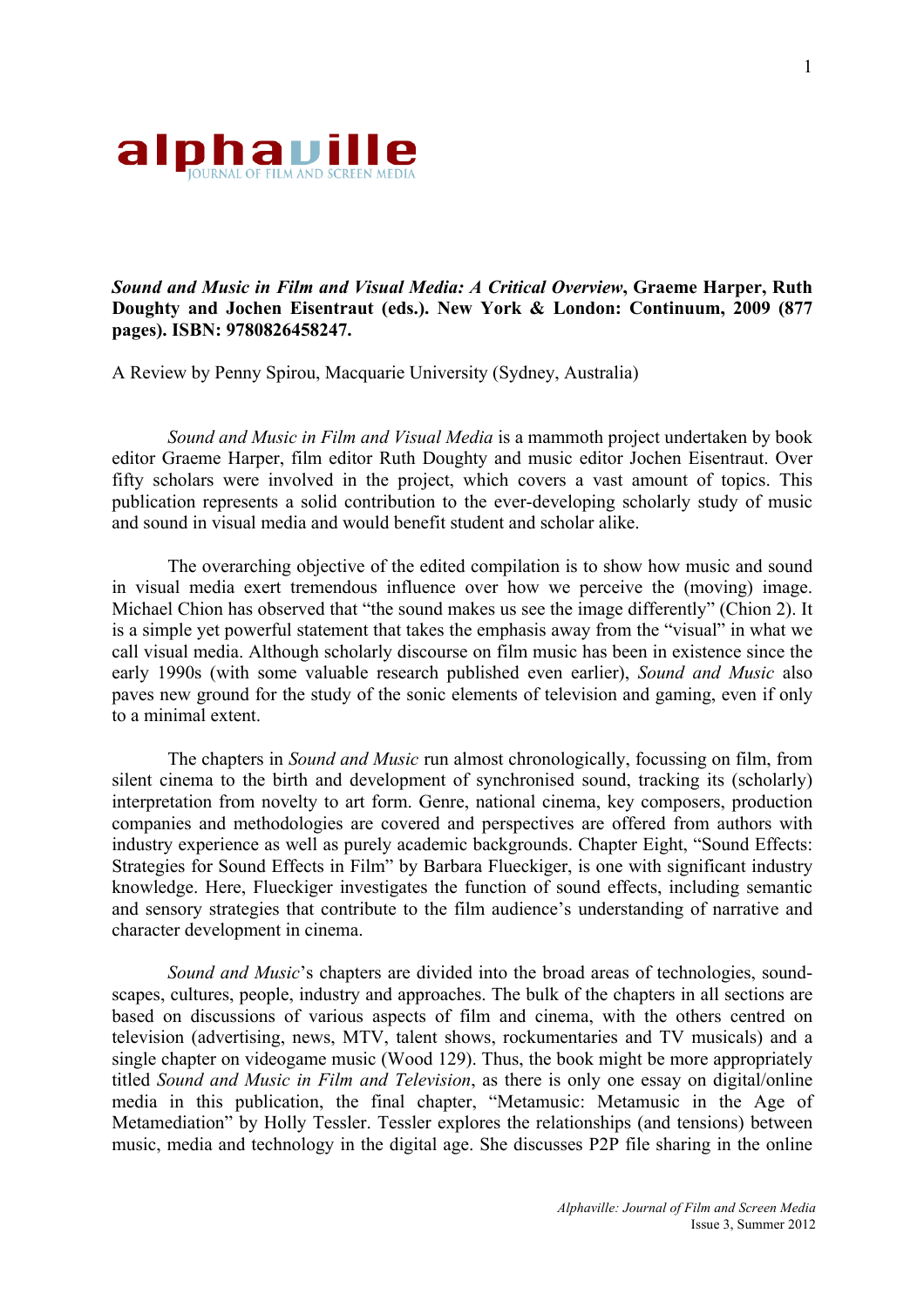marketplace and how this intersects with the film and music industry. As the issue is extremely relevant in the digital age, this chapter of the book is a vital one.

The abundance of film-focussed chapters and lack of in-depth analyses of other media suggests that the editors' scope may have been too broad. Crucial discussions on topics such as the rise of YouTube and iTunes, and devices including tablets and smart phones that would have been quite effective in this volume are lacking, apart from a passing mention of blogs and podcasts in James Deaville's chapter on television-news music and, of course, Tessler's aforementioned chapter. To cover that potential breadth of material, *Sound and Music in Film and Visual Media: An Overview* perhaps should have been spread across multiple volumes to live up to its title.

A key visual medium explored to a small extent in the book is gaming (and its accompanying sound/music tracks). Gaming is a new area of study as gaming itself has only been in existence for just over thirty years. The industry enjoys notable commercial success (more than the music and film industry combined) with revenue of \$US 10.3 billion in 2002. Boyd suggests that "We love to throw around statistics about the gross revenues of our respective industries, as if these numbers somehow add credibility to our endeavours". However, when something is so broadly popular, it inevitably attracts scholarly interest. Music in gaming is of great interest to fans (or gamers), spawning music concerts with symphony orchestras (amongst others, *Distant Worlds: Music from Final Fantasy* is touring internationally in 2012) and academics (with conferences including Game (held at Macquarie University, Australia in 2011) and Meaningful Play (USA 2012)).

In *Sound and Music in Film and Visual Media: An Overview*, Sandy Thorburn hones in on television musicals, arguing that they are seen as the intersection between live theatre ("highly stylised") and television (naturalistic) (261). Most of Thorburn's chapter on television musicals is a historical recount of musical programming on US television dating back to before World War II. The methodology and framing of the television musical in terms of genre and categorisation is highly dependent on Rick Altman's seminal study of the film musical. I am uncertain if this works, as film is of course a markedly different form to television. The writer lumps children's programmes under the genre classification of the fairytale musical (268–70) and considers *That's Life* (1968-1969) as a folk musical (270). The argument that stands out in this chapter is that the difference between film, live theatre and television lies in the audience. Television is more personal (because of where it is viewed, in the privacy of the home), as opposed to the public spaces of the cinema and the theatre. However, even this does not hold up, as television is no longer a completely private experience considering convergence with digital media.

In his chapter on music in advertising, Ronald Rodman observes: "Music has been a staple of advertising in the electronic media from the earliest days of film and radio. The first musical advertising jingle was heard on the air in 1929 when a barbershop quartet sang a song about the breakfast cereal called Wheaties on a Minneapolis radio station" (620). Rodman then goes on to produce a musicological/semiotic analysis of advertising sound and music. He focuses in on music in "mini-narrative" advertising and argues how the music reinforces the idea of narrative. This is one of the most compelling chapters of the book, reinforcing not only the value of music in visual media, but also the profound effect of music television programming and advertising.